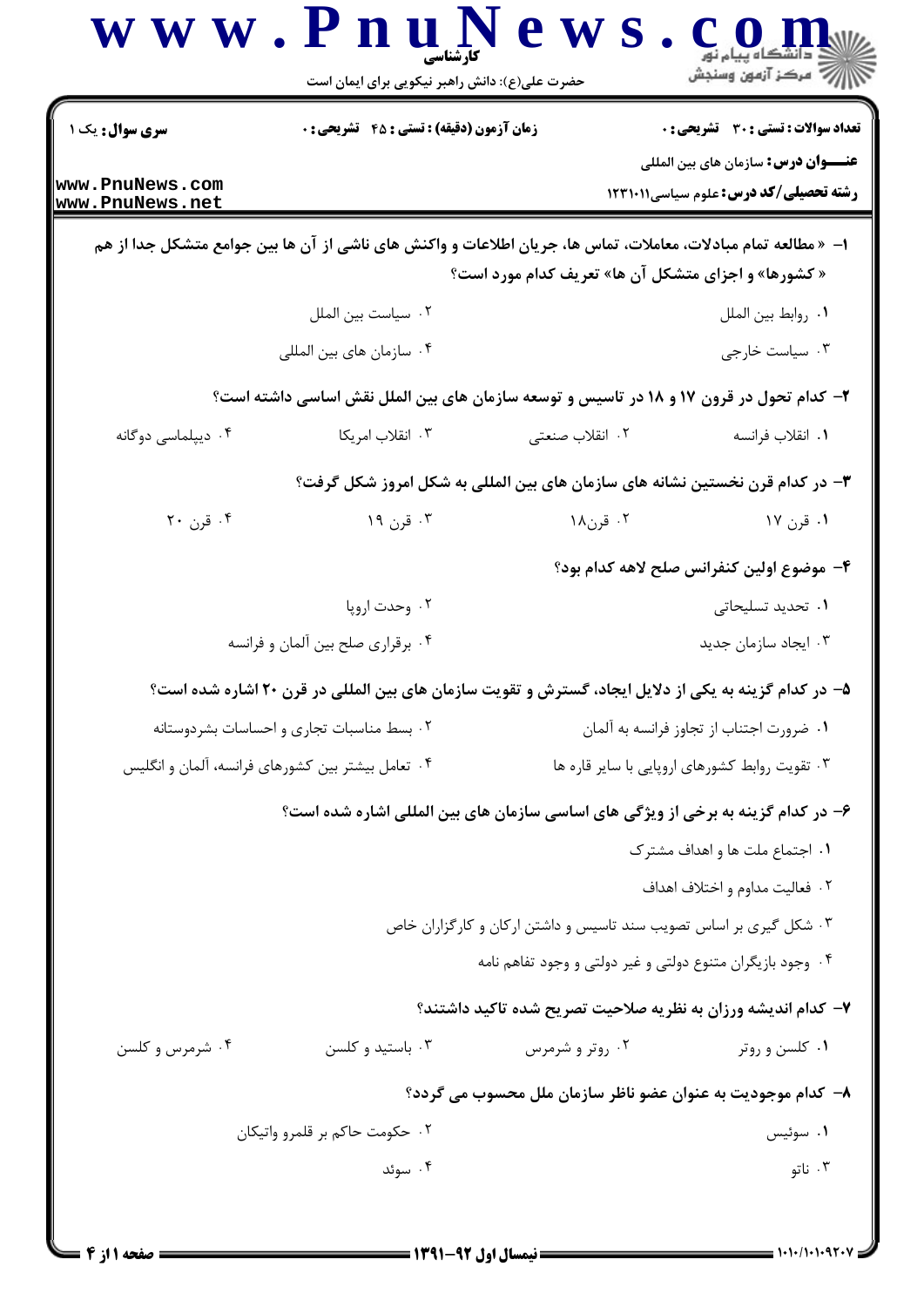|                                      | www.PnuNews<br>حضرت علی(ع): دانش راهبر نیکویی برای ایمان است | ڪ دانشڪاه پيام نور<br>  <i> √ مرڪ</i> ز آزمون وسنڊش                                                                     |
|--------------------------------------|--------------------------------------------------------------|-------------------------------------------------------------------------------------------------------------------------|
| <b>سری سوال : ۱ یک</b>               | <b>زمان آزمون (دقیقه) : تستی : 45 تشریحی : 0</b>             | <b>تعداد سوالات : تستی : 30 ٪ تشریحی : 0</b><br><b>عنــــوان درس:</b> سازمان های بین المللی                             |
| www.PnuNews.com<br>www.PnuNews.net   |                                                              | <b>رشته تحصیلی/کد درس:</b> علوم سیاسی123111                                                                             |
|                                      |                                                              | ۹–  تقسیم سازمان های بین الملل به دو دسته بین الدولی و بین الملل غیر دولتی تقسیم براساس کدام معیار است؟                 |
| ۰۴ روش                               | ۰۳ نوع اعضا                                                  | ۰۲ شیوه عضوگیری<br>۰۱ ماهيت                                                                                             |
|                                      |                                                              | ۱۰– کدام سازمان وابسته به خانواده ملل متحد است؟                                                                         |
| ٠٢ انجمن توانبخشي بين المللي معلولين |                                                              | ٠١. اتحاديه مخابرات بين المللي                                                                                          |
|                                      | ۰۴ اتحادیه بین الملل فرهنگستان ها                            | ۰۳ سازمان شهرهای متحد                                                                                                   |
|                                      |                                                              | 11– در کدام گزینه به اهداف « ایریا» برای سازمان های بین المللی دولتی و غیر دولتی اشاره شده است؟                         |
|                                      |                                                              | ۰۱ توسعه فرهنگی و تبادل سلاح                                                                                            |
|                                      |                                                              | ۰۲ تبادل فرهنگی و حفظ محیط زیست                                                                                         |
|                                      |                                                              | ۰۳ تعامل در راستای سلاح هسته ای و غیر هسته ای و توسعه اقتصادی                                                           |
|                                      |                                                              | ۰۴ برقراری امنیت و کمک به کشورهای در حال توسعه                                                                          |
|                                      |                                                              | ۱۲– کدام اندیشه ورز فعالیت های سازمان های بین الملل را به فعالیت های هنجاری، نظارتی، عملیاتی و هماهنگی تقسیم می<br>كند؟ |
| ۰۴ دانیل دومورای                     | ۰۳ آرچر                                                      | ۰۲ بونینگ<br>١. طباطبايي                                                                                                |
|                                      |                                                              | ۱۳– میثاق جامعه ملل بخشی از کدام پیمان بود؟                                                                             |
|                                      | ۰۲ ویلسون                                                    | ۰۱ ورسای                                                                                                                |
|                                      | ۰۴ کمیته حقوقدانان و دیپلمات ها                              | ۰۳ اتحادهوار د                                                                                                          |
|                                      |                                                              | ۱۴– کدام کشور هیچ گاه به عضویت جامعه ملل در نیامد؟                                                                      |
| ۰۴ فرانسه                            | ۰۳ امریکا                                                    | ۰۲ انگلیس<br>۰۱ ایتالیا                                                                                                 |
|                                      |                                                              | ۱۵– در کدام گزینه به اختیارات مجمع عمومی جامعه ملل اشاره شده است؟                                                       |
|                                      | ۰۲ انحلال شورا                                               | ٠١ انتخاب قضات اصلي كشورها                                                                                              |
|                                      | ۰۴ اصلاح میثاق                                               | ۰۳ اخراج اعضا                                                                                                           |
|                                      |                                                              | ۱۶– رای گیری در جامعه ملل چگونه بود؟                                                                                    |
|                                      | ۰۲ به اتفاق آراء                                             | ۰۱ اکثریت نسبی                                                                                                          |
|                                      | ۰۴ با نظر قدرتهای فاتح جنگ                                   | ۰۳ اکثریت مطلق                                                                                                          |
|                                      |                                                              |                                                                                                                         |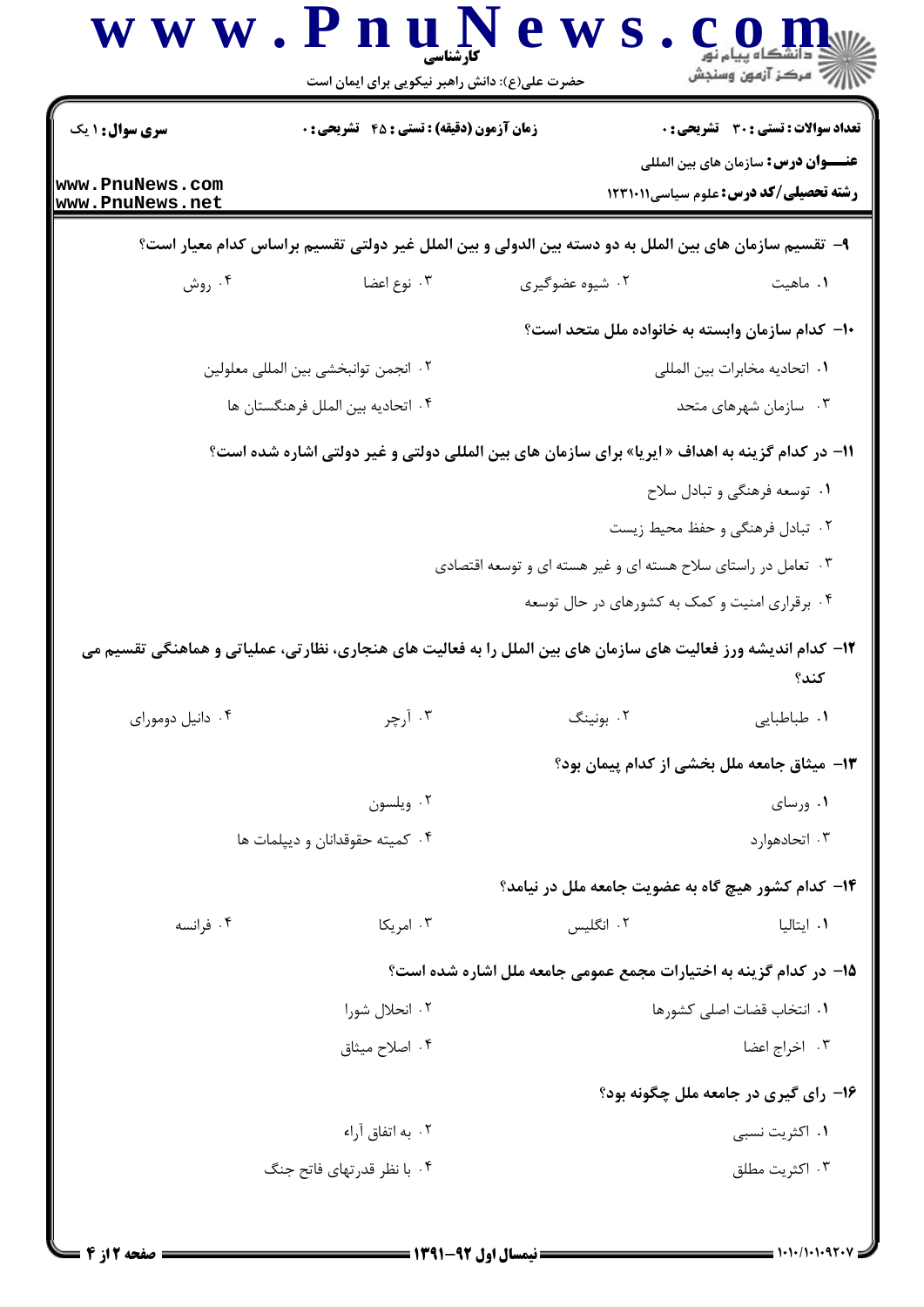|                                    | حضرت علی(ع): دانش راهبر نیکویی برای ایمان است                                                                       |                                                                                            | أأزاته مركز آزمون وسنجش                                                        |  |
|------------------------------------|---------------------------------------------------------------------------------------------------------------------|--------------------------------------------------------------------------------------------|--------------------------------------------------------------------------------|--|
| <b>سری سوال : ۱ یک</b>             | <b>زمان آزمون (دقیقه) : تستی : 45 تشریحی : 0</b>                                                                    |                                                                                            | <b>تعداد سوالات : تستی : 30 ٪ تشریحی : 0</b>                                   |  |
| www.PnuNews.com<br>www.PnuNews.net |                                                                                                                     | <b>عنــــوان درس:</b> سازمان های بین المللی<br><b>رشته تحصیلی/کد درس:</b> علوم سیاسی123111 |                                                                                |  |
|                                    | ۱۷– کدام کشور به عنوان اولین کشور مسلمان خاورمیانه یکی از کرسی های غیر دایمی شورای جامعه ملل را در سال ۱۹۲۸ تا      |                                                                                            | ۱۹۳۱ در اختیار داشت؟                                                           |  |
| ۰۴ لبنان                           | ۰۳ الجزایر                                                                                                          | ۰۲ ایران                                                                                   | ۰۱ مصر                                                                         |  |
|                                    | ۱۸– در کدام اعلامیه در سال ۱۹۴۱ تاکید شد: « اساس واقعی صلح پایدار همانا همکاری علاقمندانه ملل آزاد در جهان آسوده از | خطر تجاوز و مشحون از امنیت اقتصادی و اجتماعی همه کشورها می باشد».                          |                                                                                |  |
| ۰۴ يالتا                           | ۰۳ بين المتحدين                                                                                                     | ۰۲ ملل متحد                                                                                | ۰۱ آتلانتیک                                                                    |  |
|                                    | ۱۹- براساس کدام اعلامیه، منشور یا کنفرانس بر ضرورت خلع سلاح کشورها تاکید شد؟                                        |                                                                                            |                                                                                |  |
|                                    | ۰۲ منشور آتلانتیک                                                                                                   |                                                                                            | ۰۱ کنفرانس مسکو                                                                |  |
|                                    | ۰۴ کنفرانس دامبارتن اوکس                                                                                            |                                                                                            | ۰۳ كنفرانس تهران                                                               |  |
|                                    |                                                                                                                     |                                                                                            | <b>۲۰</b> - در کدام گزینه به برخی از ارکان اصلی سازمان ملل متحد اشاره شده است؟ |  |
|                                    |                                                                                                                     |                                                                                            | ۰۱ شورای امنیت، مجمع عمومی، کمیسیون حقوق بشر                                   |  |
|                                    |                                                                                                                     |                                                                                            | ۰۲ شورای اقتصادی و اجتماعی، دبیرخانه، کمیسیون اداری و بودجه                    |  |
|                                    | ۰۳ کمیسیون حقوقی، مجمع عمومی، شورای امنیت                                                                           |                                                                                            |                                                                                |  |
|                                    | ۰۴ شورای قیمومیت، شورای امنیت، شورای اقتصادی و اجتماعی                                                              |                                                                                            |                                                                                |  |
|                                    |                                                                                                                     |                                                                                            | <b>٢١</b> - حق وتو در كدام كنفرانس يا اعلاميه پيشنهاد شد؟                      |  |
| ۰۴ سانفرانسیسکو                    | ۰۳ مسکو                                                                                                             | ۰۲ یالتا                                                                                   | ٠١ تهران                                                                       |  |
|                                    |                                                                                                                     |                                                                                            | <b>۲۲-</b> وظایف اجرایی دبیر کل دارای چه ماهیتی است؟                           |  |
| ۰۴ هماهنگی و مشاوره                | ۰۳ فرهنگی                                                                                                           | ۰۲ تشریفاتی                                                                                | ۰۱ سیاسی                                                                       |  |
|                                    | ۲۳– در کدام گزینه به برخی از کنوانسیون های مهم کمیسیون حقوق بین الملل اشاره شده است؟                                |                                                                                            |                                                                                |  |
|                                    |                                                                                                                     |                                                                                            | ٠١ كنوانسيون لاهه و ژنو راجع به خلع سلاح                                       |  |
|                                    |                                                                                                                     |                                                                                            | ۰۲ کنوانسیون وین راجع به حقوق دیپلماتیک و کنوانسیون ژنو راجع به دریای آزاد     |  |
|                                    |                                                                                                                     |                                                                                            | ۰۳ کنوانسیون ژنو راجع به حقوق دیپلماتیک و کنوانسیون وین راجع به فلات قاره      |  |
|                                    |                                                                                                                     |                                                                                            | ۰۴ کنوانسیون لاهه درباره حقوق معاهدات و کنوانسیون وین راجع به حقوق بشر         |  |